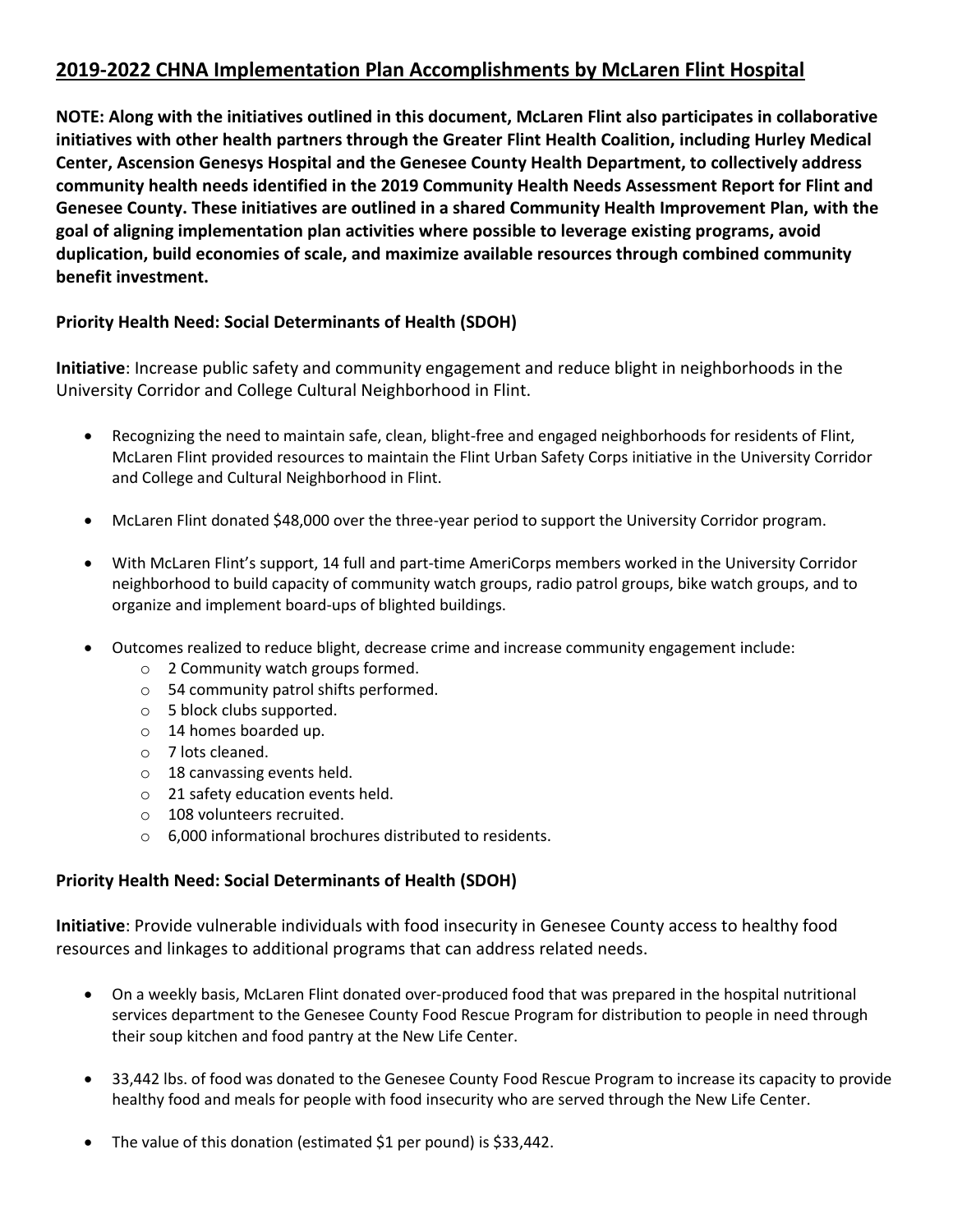• McLaren Flint donated 700 lbs. of unperishable food to the Food Bank of Eastern Michigan through the annual Harvest Gathering Food Drive in 2019 and 2020. Employees provided food donations which the hospital collected and then coordinated with the Food Bank of Eastern Michigan for pick-up and distribution to those in need. The 2021 food drive was an online donation program due to Covid restrictions.

# **Priority Health Need: Social Determinants of Health**

**Initiative:** To identify and address SDOH barriers that impact medical care and recovery for patients discharged to Skilled Nursing Facilities (SNIF) with goal of resource provision and reduction in hospital readmissions.

- McLaren Flint Case Management met with all patients being discharged to Skilled Nursing Facilities (SNF) and screened them for Social Determinants of Health using a SDOH screening tool. Screening results were shared with the appropriate SNF to promote continuum of care in addressing patient needs, connecting patients to resources and reducing hospital readmission. From 2019-2021, case management screened 3,240 patients.
- McLaren Case Management further provided a daily list of patients whose physicians are part of McLaren Physician Partners (MPP) to MPP case managers, with SDOH screening results. These case managers utilized these results for additional follow-up with the appropriate SNF for each patient. From 2019-2021, 342 patients were referred to MPP to support improved care and resource connection for patients discharged to Skilled Nursing Facilities.
- Reduction in hospital readmission for patients referred to SNF will be measured moving forward through McLaren's newly implemented Cerner software application.

## **Priority Health Need: Child Health & Development**

**Initiative**: Provide medical and psychosocial examinations to children who are suspected victims of child sexual abuse with the goal of gaining forensic evidence to bring perpetrators to justice as well as providing children and their families with supportive services.

- McLaren Flint operates the Child Evaluation Clinic in coordination with the Voices for Children Advocacy Center in Flint, providing medical examinations of children who are suspected victims of sexual abuse. McLaren funds a specially-trained, dedicated physician and trained nursing staff to support the Clinic along with specialized equipment for a value of approximately \$42,000 per year.
- 58 children who were suspected victims of sexual abuse received specialized medical services from physicians and nurses trained to provide these forensic medical examinations.
- Physical evidence gained through these exams resulted in successful prosecution of 25 perpetrators, with others awaiting trial.

## **Priority Health Need: Mental Health**

**Initiative:** To provide improved access and expanded services to serve a growing demand for mental health services for adolescent and adult residents of Genesee County.

• McLaren Flint recruited and hired two additional psychiatrists in 2019 to increase the total number of employed board-certified psychiatrists to four. A board-certified psychiatric nurse practitioner joined the staff in 2021, thus further expanding specialist capacity to serve patients in need of behavioral health services.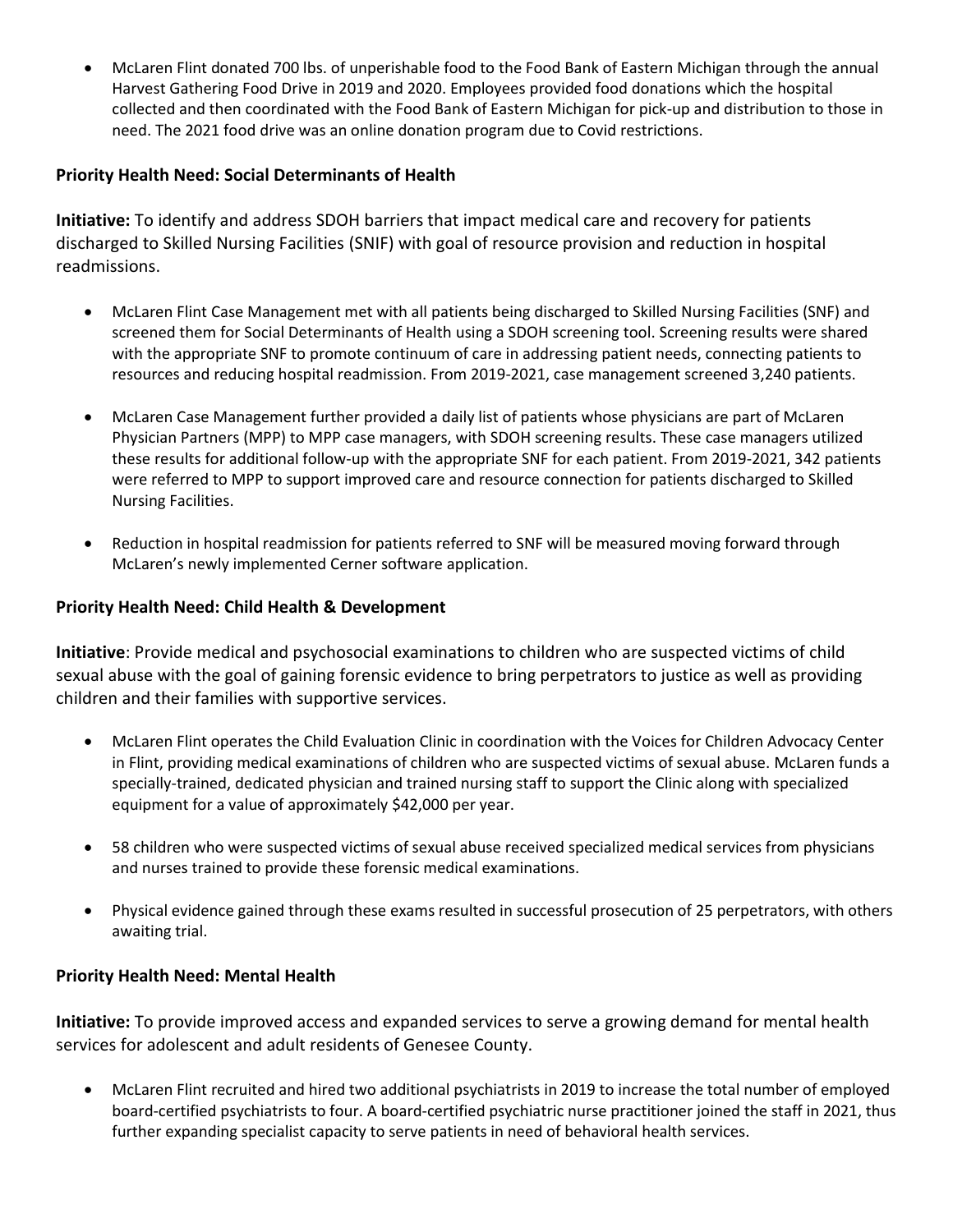- McLaren Flint added 2 new beds to its 36-bed inpatient adult psychiatric unit in 2019 to increase operational capacity in behavioral health services and received CON approval in 2021 for new 12-bed Geriatric Psychiatry Unit designed to serve the needs of the older adult population.
- McLaren Flint contracted with Reliable Transportation in 2019 and 2020 and with the Flint Mass Transportation Authority in 2021 to provide free transportation to the Partial Hospitalization Program for 1,325 patients to remove transportation as a barrier to receiving service. The cost of these contracts was \$150,000.
- McLaren Flint operates the area's only Partial Hospitalization Program (PHP) for Adolescents age 12-18, recording 7,320 adolescent visits from 2019-2021. To provide an academic resource for patients, McLaren arranged for a teacher from GISD to work daily with adolescent patients.
- Along with the adolescent PHP volumes, McLaren Flint served 3,255 people in the adult inpatient unit; recorded 13,909 adult PHP visits and 8,858 outpatient visits from 2019-2021.

**Initiative**: To provide integrated behavioral health services to primary care and cancer patients to address behavioral health issues with early intervention and treatment and improve the care continuum.

- During patient visits to the McLaren Family Practice or Internal Medicine Residency Group practice programs, if the medical provider determined the patient would benefit from a behavioral health assessment, the psychologist/psychology fellow was contacted and provided an immediate same-day assessment with the patient to determine a behavioral health intervention and treatment plan (coping skills, stress mgt., sleep strategy, etc.) This service was offered at no charge to patients. During 2019-2021, 842 patients were referred for behavioral health assessments. This number was impacted by Covid interference as well as clinics having reduced hours due to Covid.
- A similar program was offered to patients at the McLaren's Cancer Center in 2019, and 109 patients received services.

## **Initiative**: **Suicide prevention**

• McLaren Flint participates in the Emergency Department Suicide Risk Screening Program utilizing the Columbia Suicide Severity Rating Scale, screening all patients 10 and older. From 2019-1021, 165,092 patients were screened in McLaren Emergency Departments at the Flint hospital and in the Fenton Emergency Center to promote early intervention to address suicidal behaviors or thoughts with appropriate treatment and follow-up. If identified as potentially suicidal, patients were referred to a McLaren clinical psychologist or for a psychiatric consult as appropriate.

## **Priority Health Need: Obesity & Health Behaviors**

Initiative: To provide programs to address obesity and healthy behaviors for Genesee County residents.

- The McLaren Bariatric and Metabolic Institute offers a comprehensive/ multidisciplinary surgical weight loss program, including 2 surgical options, and a behavioral health and nutrition component. From 2019-2021, 469 patients underwent bariatric surgery to address obesity issues and reduce co-morbidities.
- Sixty percent of those undergoing bariatric surgery attended post-surgical telehealth follow-up for one year for support in maintaining and managing their health.
- 360 patients participated in bariatric support groups facilitated by the program's clinical psychologist.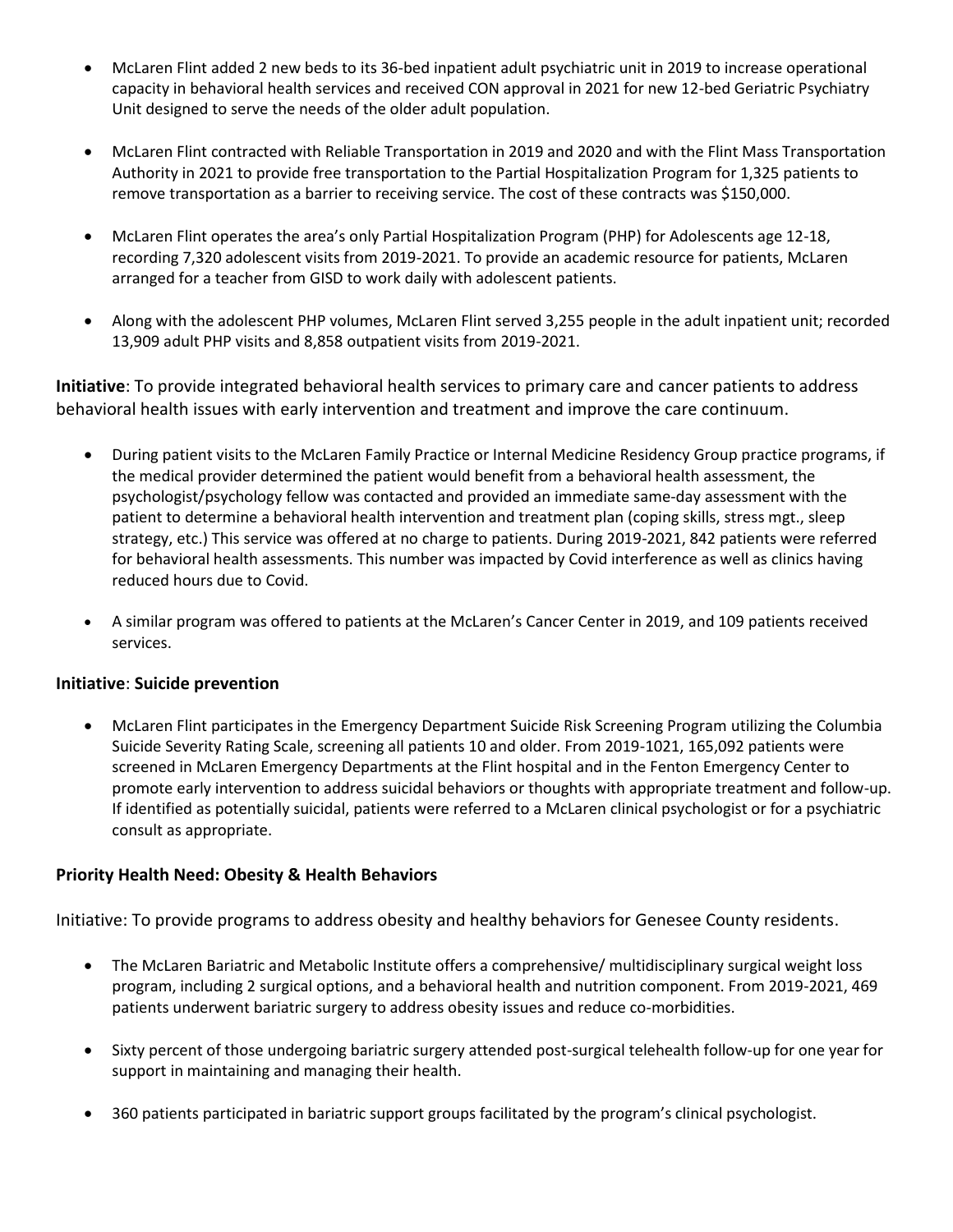- A dedicated Facebook page was established for bariatric patients which was facilitated by the bariatric nurse and dietitian with the goal of providing information and support in helping patients manage and address any health concerns as well as provide information regarding additional resources.
- Twenty-one patients from the McLaren Bariatric Program annually were funded by McLaren to participate in the Crim Fitness Program Training Program through a dedicated group led by a member of the McLaren Bariatric Program staff. McLaren invested \$2,730 per year (\$8,190) to support this program and provide opportunities for patients to remain active and sustain a healthy lifestyle.
- McLaren also maintains a clinically monitored fitness center for bariatric patients to provide a safe environment for post-surgical exercise in the maintenance of weight and lifestyle changes.

## **Priority Health Need: Health Behaviors**

**Initiative**: To provide Flint residents access to health information and resources that address health behaviors.

- McLaren Family Practice residents (18) and the Medical Director of Behavioral Services met twice per month at Eisenhower School in Flint with school staff, parent liaison, Genesee Health Plan and Crim Youth Program to assess needs and plan programming at the school to address those needs.
- McLaren Flint residents staffed an "Ask the Doctor" monthly series at Eisenhower to discuss various health topics and resources for parents and public. 144 families at Eisenhower participated in the "Ask The Doctor" series to gain access to timely health information and resources through medical professionals.
- Approximately 360 students were impacted through the Eisenhower School program.
- McLaren Flint expanded this program in late 2021 to include families and mentors of the Boys and Girls Club of Genesee County.
- McLaren Flint provided a grant of \$6,000 for the purchase of laptop, projector and connection chords to support the Ask-A-Doctor virtual program and other virtual learning opportunities at Eisenhower.
- Physician residents from McLaren's Family Practice Program donated \$450 and 42 items including toiletries, gloves, socks, hand/foot warmers, to support student needs.

#### **Priority Health Need: Healthcare Access**

Initiative: To increase access to medical services for uninsured adults (ages 18 through 65) who are eligible residents of Genesee County and to assist with transition to sustaining programs of healthcare.

- McLaren Flint internal medicine residents and faculty physicians staff the Genesee Free Medical Clinic three days per week, and provide medical care and services to uninsured clients, at no charge to patients. During 2019- 2021, 9,700 people were served by physicians at the Clinic, with 1,200 referrals to physician specialists, diagnostic services, and other resources. The value of these services provided by McLaren physicians was approximately \$175,000 per year or \$525,000 over the three-year period.
- McLaren Flint Laboratory Services receives lab specimens from the Free Medical Clinic and performs testing services/results at no charge. The value of these free tests was almost \$200,000 per year, or \$600,000 over the three-year period.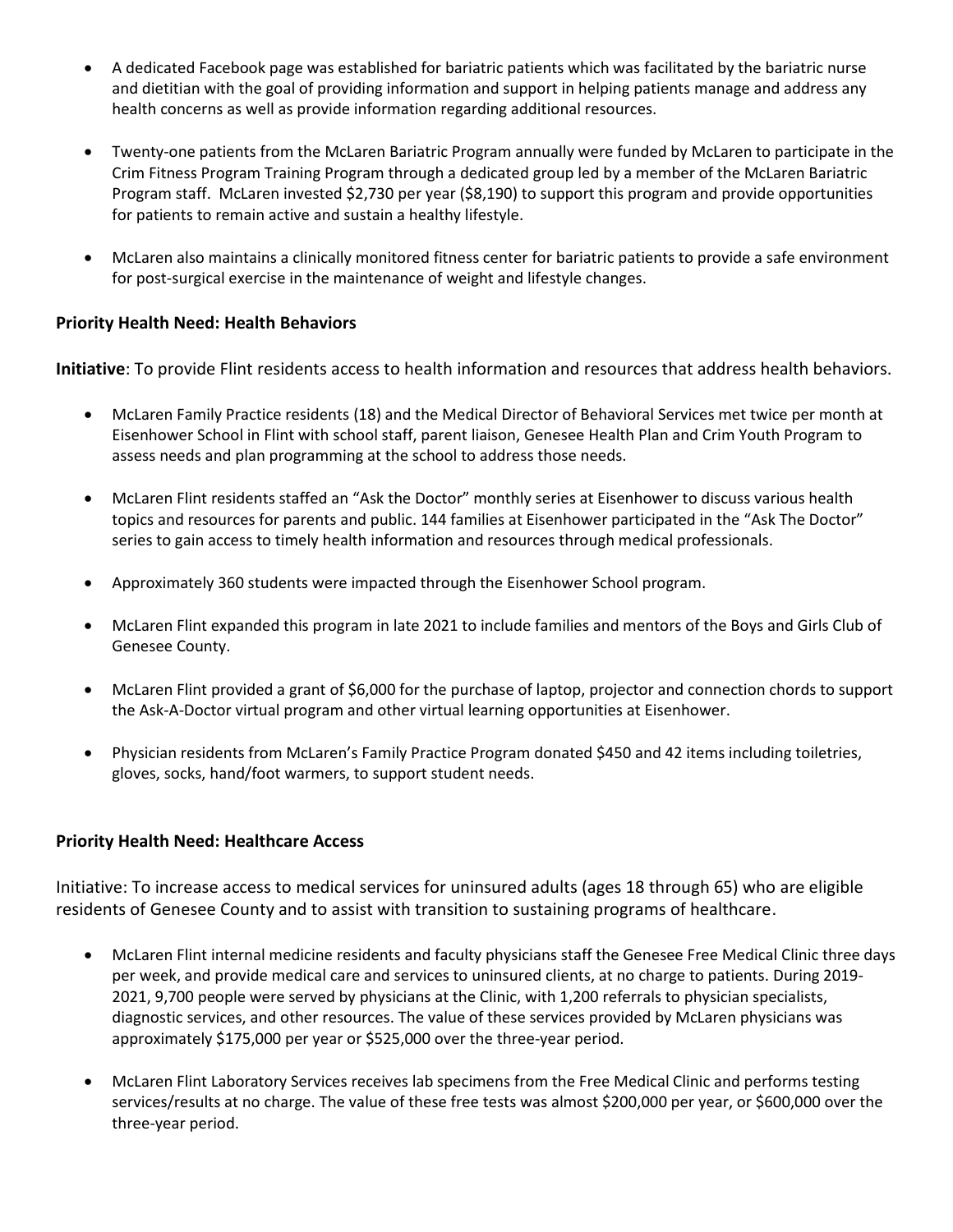- McLaren Family Medicine program physicians staffed free monthly Women's Health Clinic to support maternal and child health needs in 2019 and part of 2020 but was discontinued due to covid restrictions.
- McLaren Flint Psychologists and psychology fellows held free monthly Lifestyle Clinics for patients at the Free Medical Clinic in 2019 and into 2020 but the program was suspended after participation stopped due to the impact of Covid.

## **Priority Health Need: Healthcare Access**

**Initiative**: To provide transportation to and from healthcare services for patients unable to drive themselves, seek other means of transportation or afford transportation costs.

• Through the Patient Care Fund at McLaren Flint, the hospital funded \$217,420 in cab fares, bus fares, and other means of transportation for patients to be safety transported to their home or appropriate setting after discharge from the hospital.

#### **Priority Health Need: Healthcare Access**

**Initiative**: To provide access to health screenings, information and resources for Genesee County residents.

• McLaren Family Practice Residency Center provided physician coverage and health screenings for participants at the Our Lady of Guadalupe Church Health Fair in Flint to enhance access to health information and resources for the Flint Latino American Community. A total of 319 individuals participated in free health screenings in diabetes, hypertension, obesity and mood disorder, along with an "Ask the Doctor" booth for health information. The Health Fair was cancelled in 2021 and 2021 due to Covid-19 restrictions.

**Initiative**: To connect residents of Genesee County with resources available in the community to address health needs and related issues.

- McLaren Case Management coordinated with community agencies to facilitate their participation in the Community Resource Day, held each October in McLaren Flint Auditorium. The goal is to provide community residents with awareness and opportunities to connect with resources to serve a variety of health-related needs. A total of 256 community residents attended the Community Resource Days in 2019 and 2021, while more than 250 people participated in a virtual Community Resource Day in 2020 (due to Covid).
- Twenty-five agencies participated in the annual Community Resources Day, including: McLaren Health Mgt. Group; MedStar Ambulance; McLaren Advance Care Planning; Disability Network; VAAA; Genesee Co. Health Dept.; Genesee Health System; McLaren Outpatient Coumadin; Wound and Diabetic Education Clinics; Alternative Elder Care; The Lodges of Durand; Dept. of Veteran's Services; United Way; Legal Services of Eastern MI; Visiting Physicians Assoc.; Families Against Narcotics; Building Stronger Women; Caretel Inns of Linden; Greater Flint Health Coalition; Home Town Heroes; Hamilton Community Health Network; Durand Senior Care and Visiting Physicians Association.

#### **Priority Health Need: Healthcare Access**

Initiative: To provide medications for individuals who are being discharged from the hospital and cannot afford to pay for their prescriptions.

• Through the Patient Care Fund at McLaren Flint, \$77,076 in medications was provided to allow patients who could not afford prescription costs to have access to needed medications to support treatment and recovery.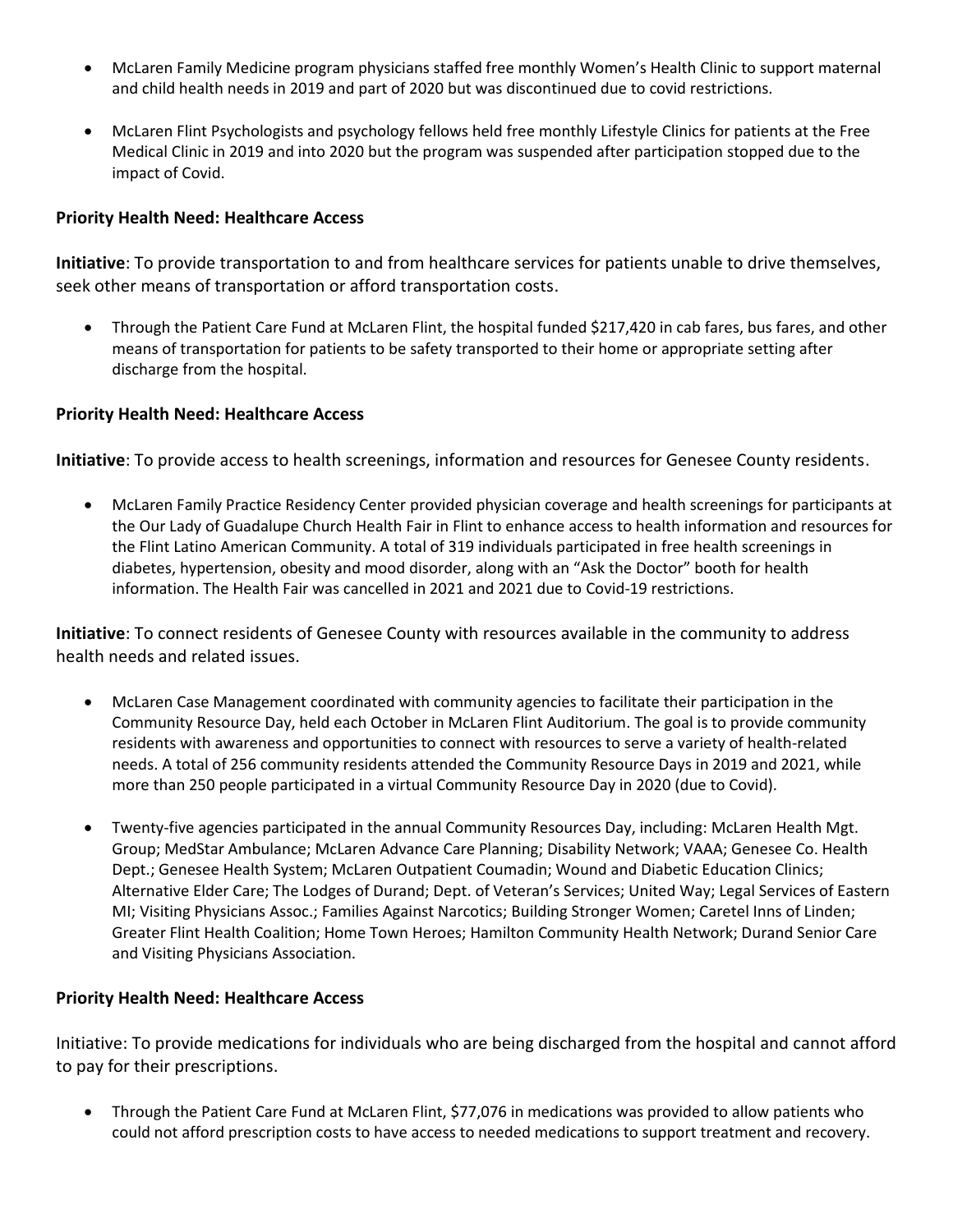McLaren employees made donations to the fund through a special campaign entitled "Every Little Change Makes A Big Difference".

• The process for patients to quality for the fund involves an initial screening evaluation through which case management staff identified patients in financial need. Case managers sent patient prescriptions to Walgreen's for a cost estimate of the patient portion of their prescription. The Case manager then met with the patient to assess if the patient could meet the financial obligation. If not, the case manager worked with the physician to determine if there was a less expensive but effective prescription. If no other alternative was identified, patient medications were funded through Patient Care Fund, and the patient was connected with community resources for further support.

#### **Priority Health Need: Chronic Disease Burden**

Initiative: To provide resources that assist people with Chronic Health conditions in managing their condition, preventing complications and improving health outcomes.

- To assist patients with resources to better manage their diabetes and improve health outcomes, McLaren Flint provided an Outpatient Diabetes Education Program involving weekly one-on-one and group sessions for patients with diabetes. A team including a dietitian, nurse, pharmacist and physician provide education to patients. The program was open to the public, with a physician referral.
	- o 853 patients participated in the Outpatient Diabetes Management Program from 2019-2021 to better manage their diabetes and improve health outcomes.
	- o The Outpatient Diabetes Management Program was successful in reducing patients' HgbA1C hemoglobin by 1.5%, exceeding the national benchmark of .6%.
- McLaren Flint provided a Pulmonary Rehabilitation Program for patients with Chronic Obstructive Pulmonary Disease, featuring weekly classes and exercise. The program was open to the public with a physician referral. From 2019-2021, 175 patients participated in the program to manage their COPD.
	- o Outcomes from the Pulmonary Rehabilitation Program include:
		- --Improvement in walking capacity from 981 ft. in 6 minutes to 1,242 ft. in 6 minutes.
		- --42% decrease in shortness of breath.
		- --25% decrease in oxygen use.
		- --33% increase in self-reported quality of life.
- High risk COPD inpatients received a free assessment with a Respiratory Therapist for lifestyle and health behaviors, with recommendations and resource referral.

## **Priority Health Need: Effective Care Delivery for an Aging Population**

**Initiative:** Provide Medicare patients with resources to prevent hospital readmissions, ensure continuum of care and meet basic needs.

• McLaren Flint Case Management participated in a collaborative program with the Valley Area Agency on Aging Care Transition Program, identifying Medicare patients who were at potential high risk for re-admission. Case managers worked with these patients' physicians to coordinate a referral to the VAAA program. The patient was seen at home the day after discharge by a nurse practitioner through VAAA who could identify/treat medical issues and connect the patient to resources. McLaren Flint referred an average of 21 patients per week to the VAAA program. This program was more limited during the pandemic as VAAA suspended "in-home" services for a period of time but continued to call patients and provide resources.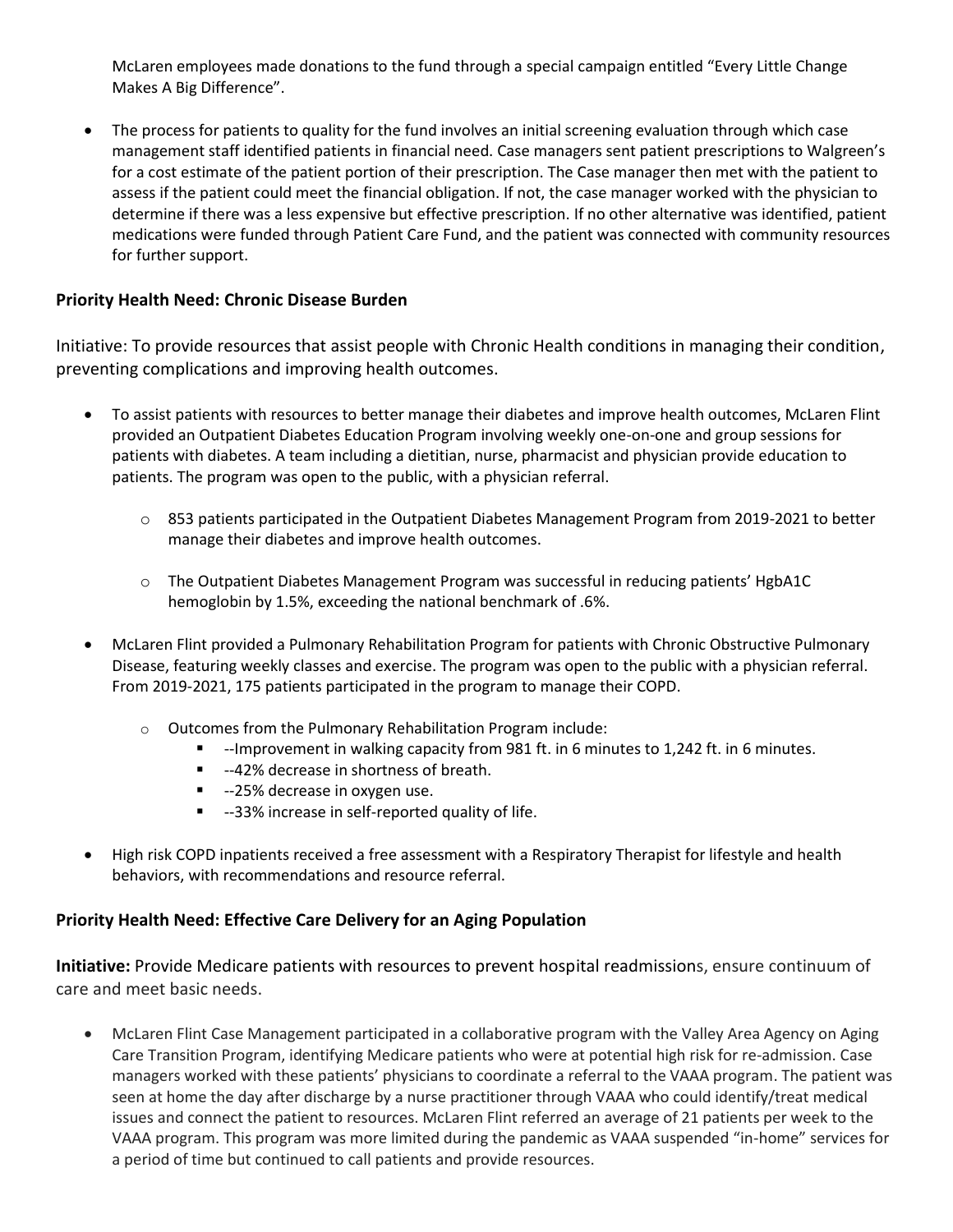# **Priority Health Need: Effective Care for an Aging Population**

**Initiative:** To provide information and resources in support of Advance Care Planning for Genesee County residents.

• McLaren Flint's Advance Care Planning Educator provided 1,174 people with information and assistance in completing Advanced Care Directives through one-on-one sessions, community presentations and community outreach events.

# **Priority Health Need:** Infant and Maternal Health

**Initiative:** To improve breastfeeding initiation and duration rates among Women, Infants and Children (WIC) participants and WIC-eligible mothers.

- McLaren Flint implemented a Memorandum of Understanding (MOU) with the Genesee County Health Dept. and the Special Supplemental Nutrition Program for Women, Infants and Children (WIC) to make the services of the WIC Breastfeeding Peer Counselor available to WIC eligible mothers who deliver infants at McLaren Flint for breastfeeding education, resources and support.
- During 2019-early 2020, 98 new mothers participated in the program, with the goal of improved infant health. During Covid, the WIC counselor did not visit mothers in the hospital, and hospital nursing staff provided breastfeeding support.

# **Priority Health Need:** Infant and Maternal Health

**Initiative:** Identify and address variation in obstetric care in the State of Michigan and utilize best practices in support of quality outcomes.

- McLaren Flint participated in the Obstetrics Initiative (OBI) Funded by Blue Cross Blue Shield of Michigan/Blue Care Network, which included 74 hospitals statewide.
	- $\circ$  OB Nursing Staff participated in a Skills Fair class (30 staff members; 1 hour class) each year.
	- o OB/GYN physician, midwives, OB educator, OB nursing manager, OB data abstractor participated in conferences and workgroups with colleagues across the state.
- McLaren Flint realized the following reductions in C-section rates:
	- o Primary C-section rate decreased from 23.1% in 2019 to 11.8% in 2021.
	- o C-section after induction rate decreased from 33.3% in 2019 to 15.7% in 2021.

**Initiative:** Increase access to childbirth education and resources for women in the Genesee County community.

- McLaren Flint Family Birthplace offered free childbirth classes to expectant mothers and their support persons as well as free breastfeeding counseling. Classes included: Natural Comfort Techniques, Childbirth Preparation, Baby Care, and Breastfeeding.
- 1,319 new mothers received access to breastfeeding counseling.